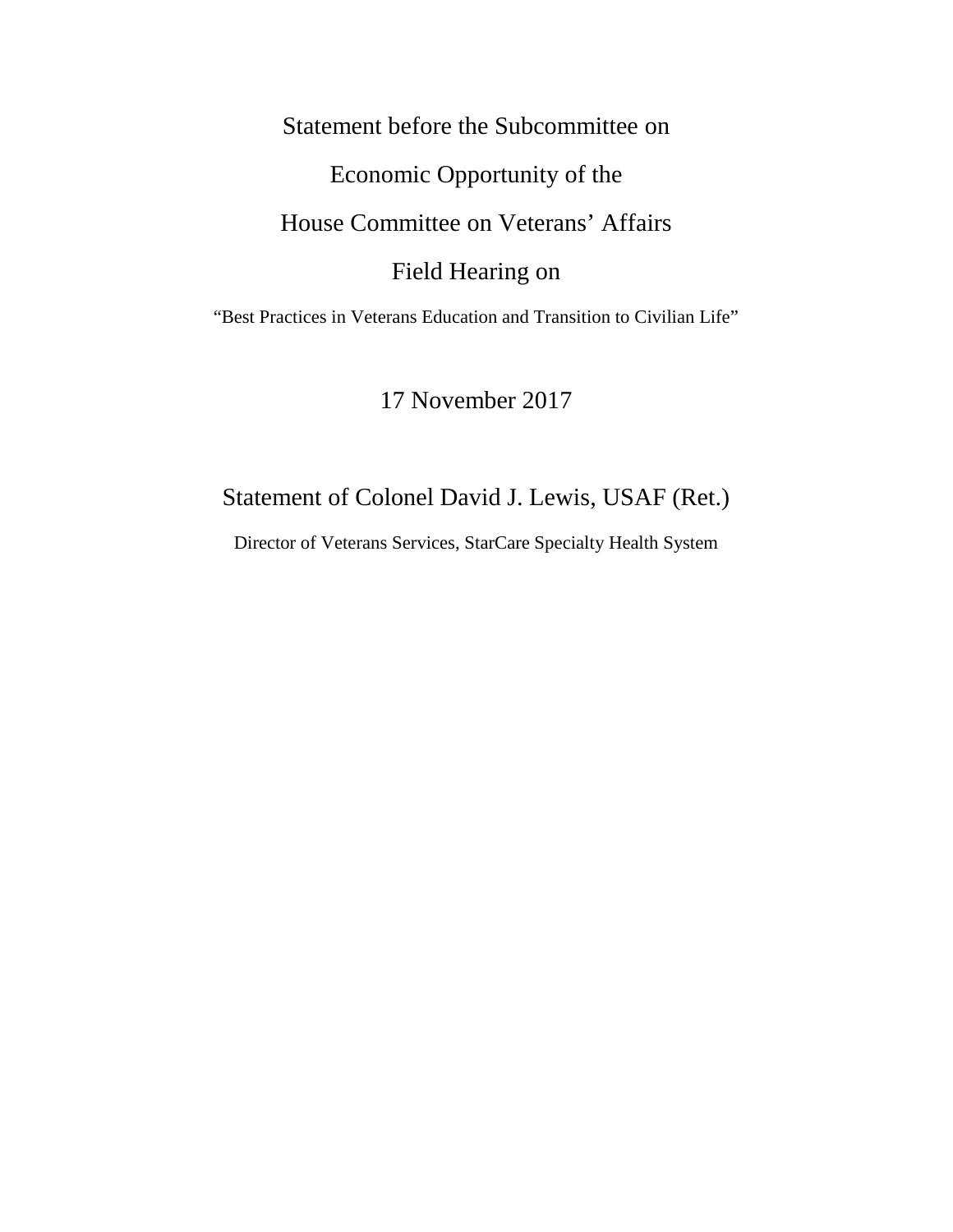### **Introduction**

Thank you Chairman Arrington and Ranking Member O'Rourke for the opportunity to testify at this hearing.

By way of self-introduction, I am the Director of VetStar, the veterans division of StarCare Specialty Health System. StarCare is the Local Mental Health Authority for Lubbock and four other Texas counties; however, our program serves up to thirty counties in the Texas Panhandle and South Plains. I am also an Assistant Professor of Practice in the Political Science Department and the Director of Strategic Studies under the Texas Tech University's Institute for Peace and Conflict. I retired from the United States Air Force after nearly twenty-nine years of active duty, with combat tours in the air as well as on the ground during Operation DESERT STORM. I spent two years with the U. S. Army, two years at the U.S. Naval War College, with duty as a Professor of Strategy, and two years commanding a foreign F-16 fighter squadron from the Republic of Singapore. Following my retirement in 2009, I was the founder and first Director of the Texas Tech Military and Veterans Program. The observations in this testimony are a direct result of our work with veterans in our region through seven years of efforts in VetStar. My testimony does not reflect the official views of either StarCare Specialty Health or Texas Tech University; however, I believe my comments are consistent with the values and positions of those organizations.

VetStar was created to assist veterans by connecting them to the resources to make them successful in the next stage of their life. Over the years, we have narrowed our direct service focus to assisting those veterans who are struggling in their transition from military to civilian life, and provide referral assistance for all other areas of interest to our veteran population. Our focus, therefore, is "filling in the gaps" where the VA is unable to do so.

VetStar has four primary service lines; first, peer to peer services through the State of Texas Military and Veteran Peer Network, or MVPN. MVPN was created to provide a first-line of defense for the mental health challenges of Texas veterans. This program is funded through the Department of State Health Services, and administered by the Texas Veterans Commission. Next is a grant from the Fund for Veteran Assistance under the Texas Veterans Commission. This grant allows us to provide emergency financial assistance on a one-time basis to South Plains veterans who are experiencing a financial crisis. Additionally, we have a Supportive Services for Veterans and Families grant from the VA to provide assistance to veterans and families who experience homelessness, or are at risk of becoming homeless. Finally, we have a grant from the Texas Health and Human Services Commission to provide mental health under the Texas Veterans + Family Alliance program. We primarily target justice-involved veterans for this mental health grant.

VetStar also provides meeting space and chairs the monthly Veterans Resource Coordination Group (VRCG) meeting in Lubbock. The goal of the VRCG is to bring all veteran serving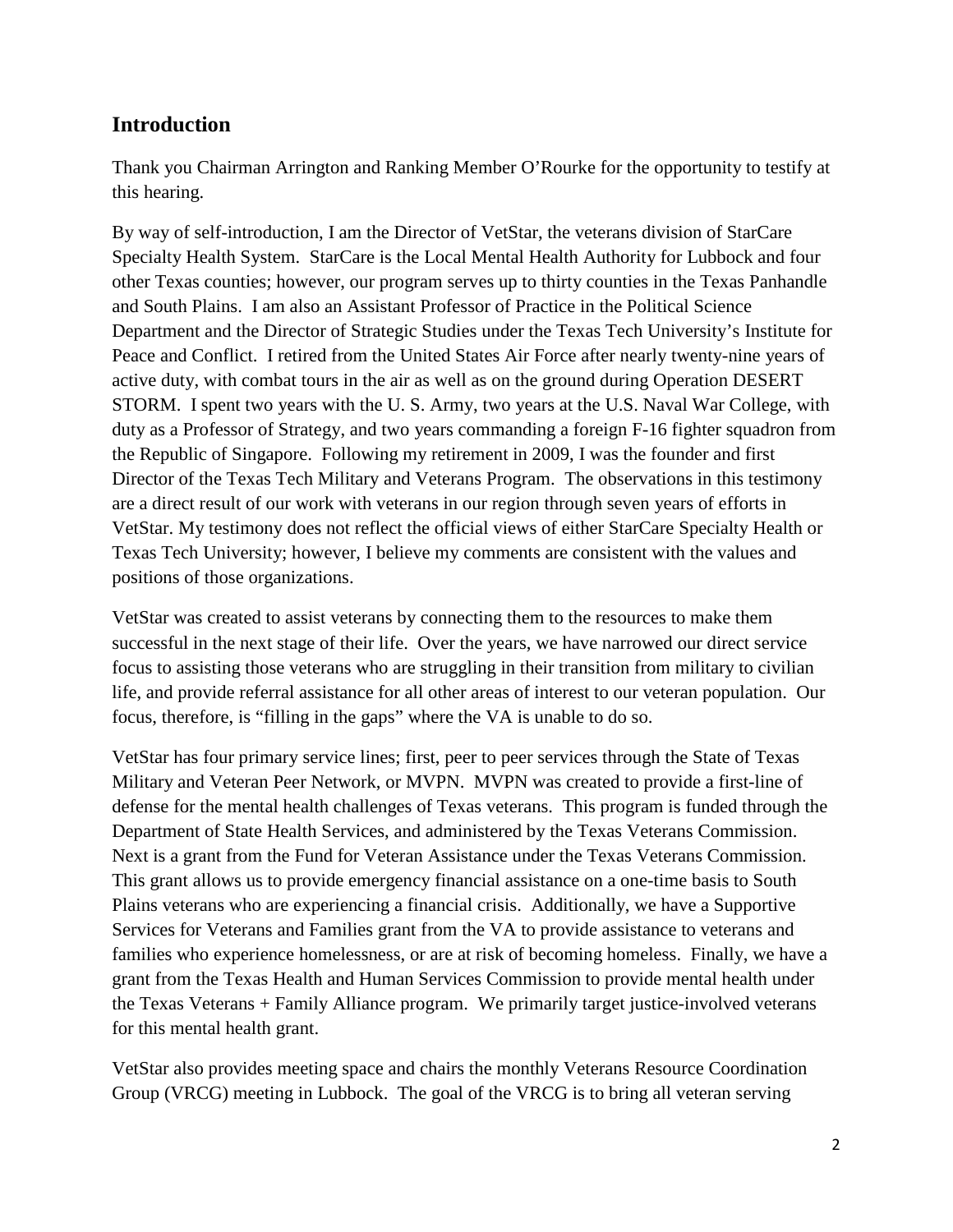agencies together on a monthly basis to identify gaps and/or excessive overlap in veteran services in our region, as well as provide a forum for education and information awareness. VetStar has a robust relationship with the MVP office at Texas Tech University, as well as Lubbock Christian University, Wayland Baptist University and South Plains College.

Because of my experience delivering services to veterans in transition, I created the model we use extensively at VetStar – the FASTRR model. The acronym is as follows: F- Find, A-Assess, S-Stabilize, T-Treat, R-Reassess, R-Reintegrate. The details are as follows:

**Find** – Veterans that struggle with their transition issues tend to isolate themselves. This is due to a variety of reasons, including trust and stigma issues associated with seeking assistance. Nearly all of them have someone in a trusted relationship; a spouse, a parent, a close friend etc. I consider them to be our "eyes and ears" in the community. Many times, the trusted relation knows the VA may be able to help, but they are generally unaware of community-based resources. Essentially, isolated veterans must be "found." Unfortunately, one of the more common places to find them is in the local jails and detention centers, a result of some type of justice involvement. Substance use issues such as Public Intoxication, Driving Under the Influence, or Possession of a Controlled Substance are indicators of a veteran struggling with their transition, and indicators that the veteran is attempting to solve issues on their own. Our goal is to find them prior to justice involvement, or Intercept "0" in the GAINS Center Sequential Intercept Model.<sup>[1](#page-2-0)</sup>

**Assess –** Once a struggling veteran is identified, we want to assess for 1) Ideations of suicide, 2) Major substance abuse issues, and 3) Homelessness, or some combination of these. The initial assessment determines our course of action for appropriate intervention. This is essentially a triage operation, and it helps us develop a success plan to move the veteran forward with their life.

**Stabilize –** Stabilization is the foundation for therapeutic work, and it begins to empower our veterans to regain control of their situation. We utilize a VA developed program known as Seeking Safety to provide stability to veterans with co-occurring trauma and substance use issues. Seeking Safety is present-based therapy that is designed to keep you safe today, and in the future. It is highly scripted, and very effective. We prefer to have our veterans complete Seeking Safety prior to treatment, as it significantly improves their chances of successfully graduating the treatment program. Stabilization is also found through the Housing First model for veteran who are homeless. Once housing is secured, the veteran receives a "housing stability" plan that includes wrap-around services as needed.

**Treat –** Treatment is based on evidence-based therapies provided by the VA, or other local/regional providers if the veteran is not eligible for VHA services. There is significant stigma associated with seeking treatment, and we may start the veteran with Equine Assisted

<span id="page-2-0"></span><sup>&</sup>lt;sup>1</sup> Substance Abuse and Mental Health Services Administration GAINS Center Sequential Intercept Model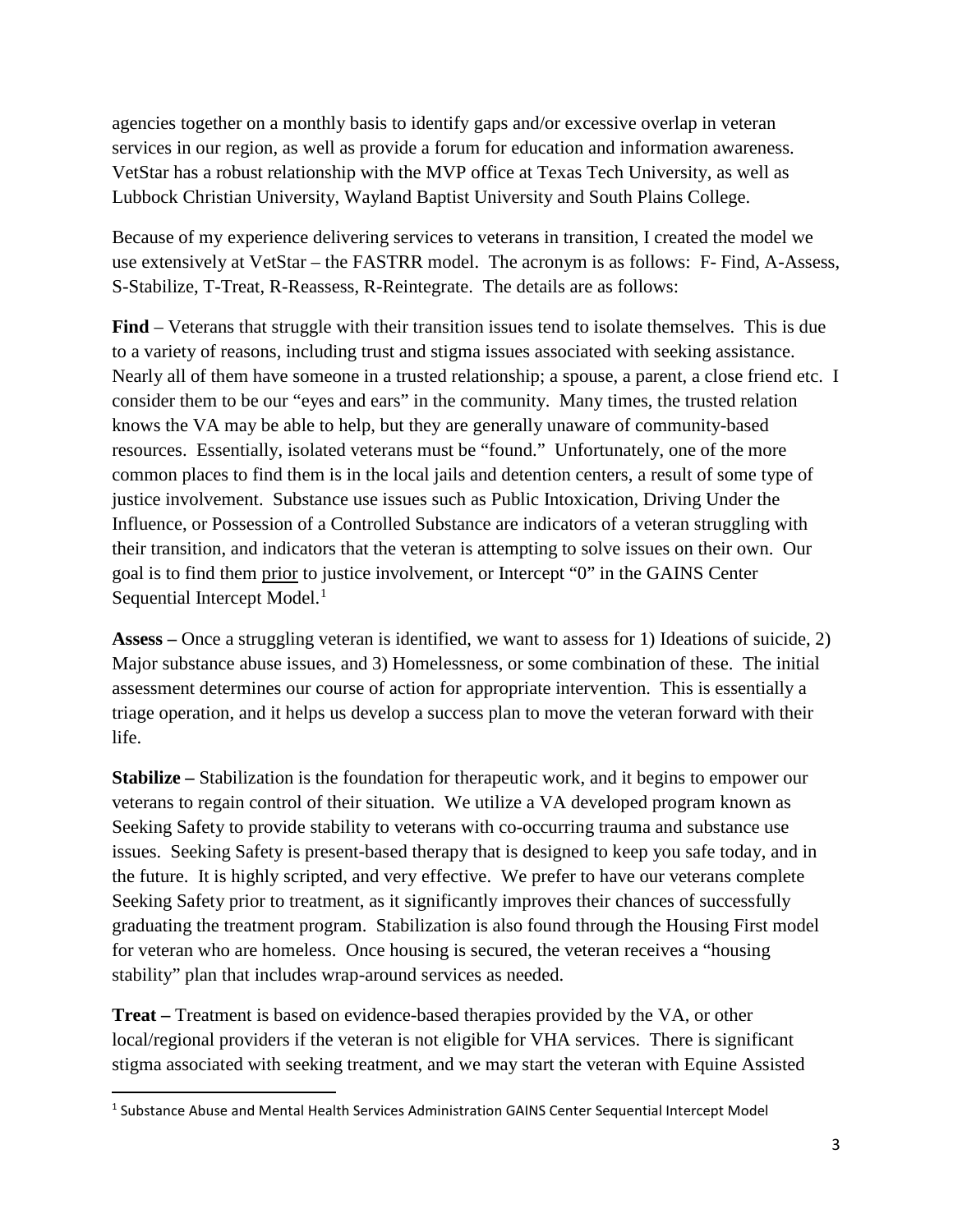Therapies to get them started. This non-traditional approach is highly effective in our service area.

**Reassess –** Coming out of the "treat" phase, or directly from earlier steps if treatment is not required, VetStar uses a unique 16-point veteran success plan to identify vulnerabilities and capitalize on veteran strengths in order to make them successful. We look at a variety of issues such as Health, Mental Health, Transportation, Employment, Family Support etc. to develop a tailored plan to maximize the probability of success for the veteran and their family.

**Reintegrate –** Arguably the most critical component of our model after FIND, our goal is to change the environment and alter the veteran's perception of where they belong in our community. Programs such as VetLife and Team Red White and Blue give the veteran a chance to be with other veterans in a peer-based model. Without this critical step, the temptation is too great for the veteran to return to the same behaviors and locations that created the challenges. I strongly believe that reintegration can resolve many of the issues faced by the veteran, especially if it is delivered in a peer-based setting. One technique we use is a program called Task Force Lubbock, where we bring veterans together to do community service projects. The outcome is less about the service project itself, but rather focused on bringing veterans together for informal peer support (group therapy). Bluntly stated, our military was trained to break things and kill people; using those skills to create and repair is very therapeutic.

**Understanding the concept of Stalled Transition** -Stalled transition is a phrase I use to communicate the concept of a veteran struggling in their transition from military to civilian life. This struggle may be very brief, as it is for most servicemembers, or it may persist for decades due to personal struggles with PTSD, Moral Injury, MST, TBI or substance use issues. Using this term helps us understand the "hand-up" versus "hand-out" concept. The vast majority of "stalled" veterans require a relatively small investment to get them back into our society, including meaningful family relationships and gainful employment. The veteran is stalled, not permanently stuck or "broken" which is an especially harmful stereotype.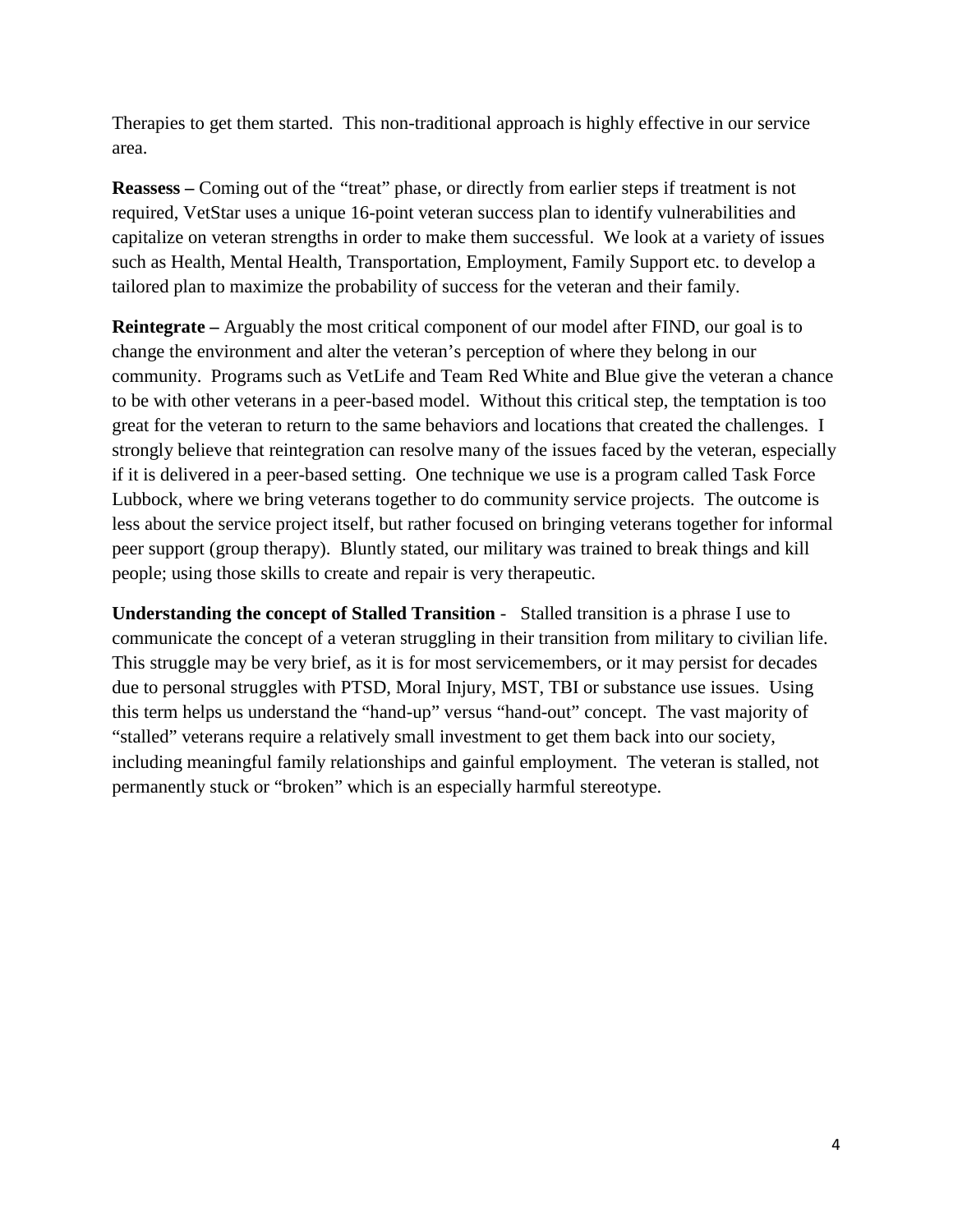## **General Comments**

The majority of our veterans transition from military to civilian life with few or no issues. Our observation in the South Plains service area is roughly 6% of our veteran population is struggling with their transition.<sup>[2](#page-4-0)</sup> This means roughly 19 out of 20 veterans are being successful in their transition, with few or no issues. We should always keep in mind that the vast majority of veterans make superb students and employees, despite stereotypes that are placed upon them.

For those that struggle however, the "death spiral" can occur in the following manner:

- Veterans may be leaving the military with Post-Traumatic Stress Disorder (PTSD), Traumatic Brain Injury (TBI), Moral Injury or Military Sexual Trauma (MST) issues
- As a result, returning servicemembers may not relate to family and/or friends, and may struggle to identify and communicate their issues
- Inability to communicate, and reluctance to seek treatment can lead to self-medication, $3$ justice involvement, domestic violence<sup>[4](#page-4-2)</sup> and family breakup,<sup>[5](#page-4-3)</sup>job loss or rapid switching of jobs, loss of income and/or housing, and may lead to homelessness
- While the "spiral" is not the sole cause, tragically, 20 veterans die by suicide every day in our country

Our veterans have earned the right to be successful in their transition from the military, and especially to be successful as they pursue the educational opportunities they earned as servicemembers. A successful academic veterans program consists of many parts, such as recruiting and transition/orientation to the university, but the most important task, in my assessment, is retaining the veterans in academic or other training programs. Dropping out can occur for a variety of reasons, but if the veteran is experiencing "stalled transition" then community partnerships with organizations capable of applying appropriate interventions are essential. Traditional university programs, such a student counseling services, are typically quite good, but they may lack the cultural competency and timeliness to effectively address issues such as TBI, MST, PTSD, or moral injury.

Veterans who experience stalled transition may not have symptoms until several months after they separate from the military. If symptoms develop during their educational experience then they may be isolated from necessary support structures. Successful intervention begins with the ability to FIND the struggling veteran, through eyes and ears in the community, organizational

<span id="page-4-0"></span><sup>&</sup>lt;sup>2</sup> We define struggling as Homeless, or at Risk of becoming Homeless, Justice-Involved, Ideations of Suicide or Major Substance Abuse issues.

<span id="page-4-2"></span><span id="page-4-1"></span><sup>&</sup>lt;sup>3</sup> Self-medication is widely used, but not an accurate term. Using substance for emotional control is more accurate <sup>4</sup> Families of Veterans with PTSD have more family violence, verbal aggression, and female partners of Veterans with PTSD reported perpetrating more acts of family violence than did their partners. Retrieved from https://www.ptsd.va.gov/professional/treatment/family/partners\_of\_vets\_research\_findings.asp

<span id="page-4-3"></span><sup>5</sup> Approximately 38% of Vietnam veteran marriages failed within six months of the veteran's return from Southeast Asia. Similar trends are occurring with veterans of our current wars.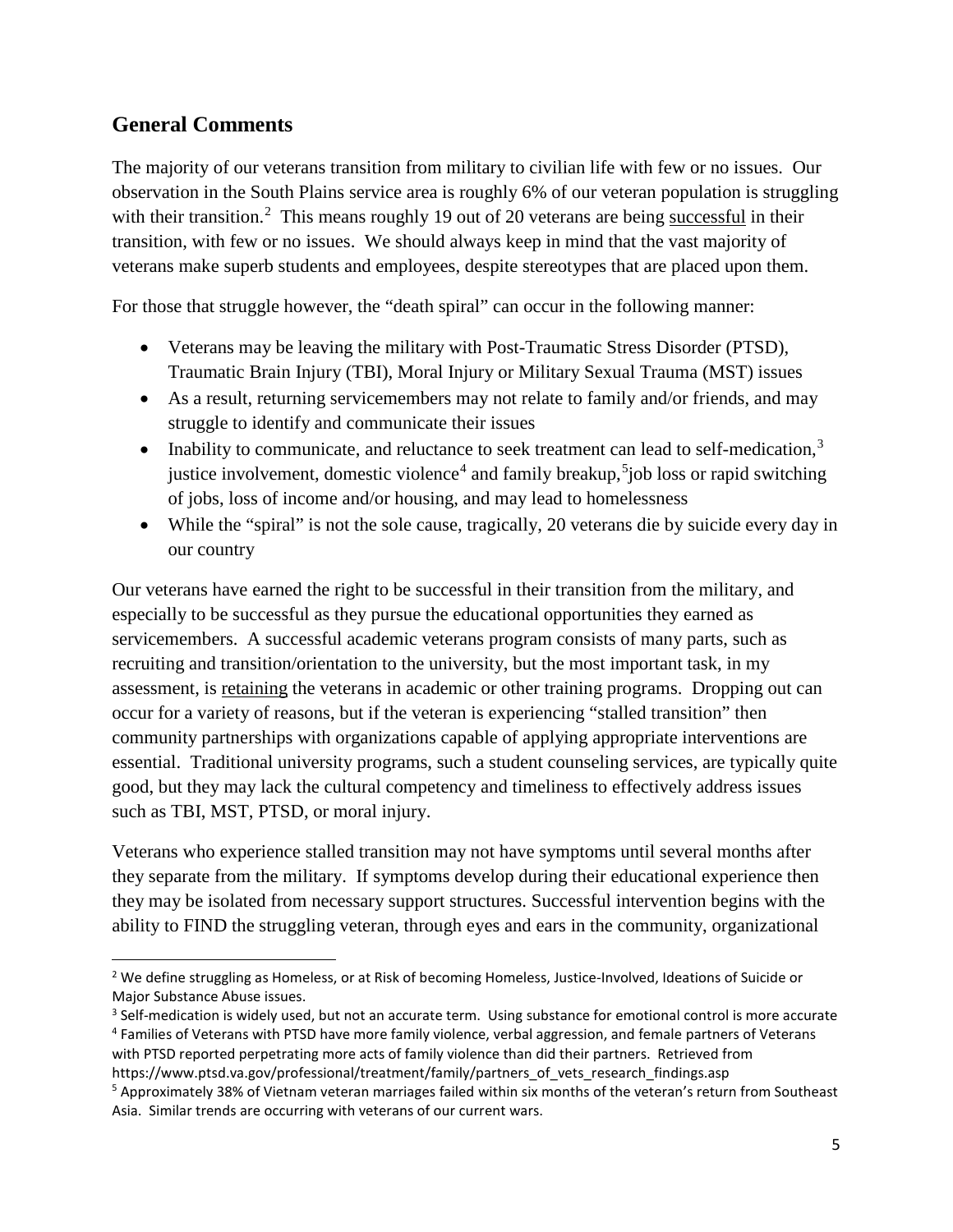relationships and family resource awareness. VetStar's close working relationship with the Texas Tech University MVP office allows for near seamless awareness and coordination to address challenges, and intervention as required to preclude the veteran from leaving the university. This may be as simple as emergency financial assistance, or more complex challenges may present, and required more in-depth interventions. The VetStar process in place today is relatively effective, but it is a reactive process, relying on many different agencies to get the struggling veteran to our services. As a result, far too many veterans are falling through the cracks and, tragically, wind up in some portion of the death spiral.

### **Looking Forward**

My recommendations to this committee on improving both educational outcomes for veterans, and community success outcomes in general, fall into four categories:

- Community Transition Programs
- Community Awareness
- Peer Support
- Rural Challenges

**Community Transition Programs (Boots to Roots)**: One of the perils of an all-volunteer force is that communities are not well equipped to deal with the challenges a servicemember may face upon their return to the community, and veterans are unaware of the resources available to them if they do find themselves in the spiral. The Department of Defense does a remarkable, and unrivaled, job of training warriors to go to war; however, training them to come home again is marginal at best. The skill set that keeps you alive in combat, such as heightened arousal, hostile appraisal of events, making quick, unilateral decisions, sticking to the mission, and keeping your emptions sealed away are not good skills once you return home. Many veterans who face stalled transition issues find themselves on a new battlefield upon their return; one they were not trained for. The Boots to Roots concept has three components: First, an awareness of who can provide peer support in the community, and the associated mental health, employment, education and other resources; and second, a process to assist in "detuning" or desensitizing the limbic (midbrain) psychological training that many of our warriors go through during their initial training in the military.[6](#page-5-0) Finally, for those intending to pursue advanced education, or anyone exposed to

<span id="page-5-0"></span> <sup>6</sup> For additional discussion on this issue see *On Killing* by LTC Dave Grossman. The U.S. military used psychological "reprogramming" training techniques to raise killing rates from 15% in WW II to 95% in Vietnam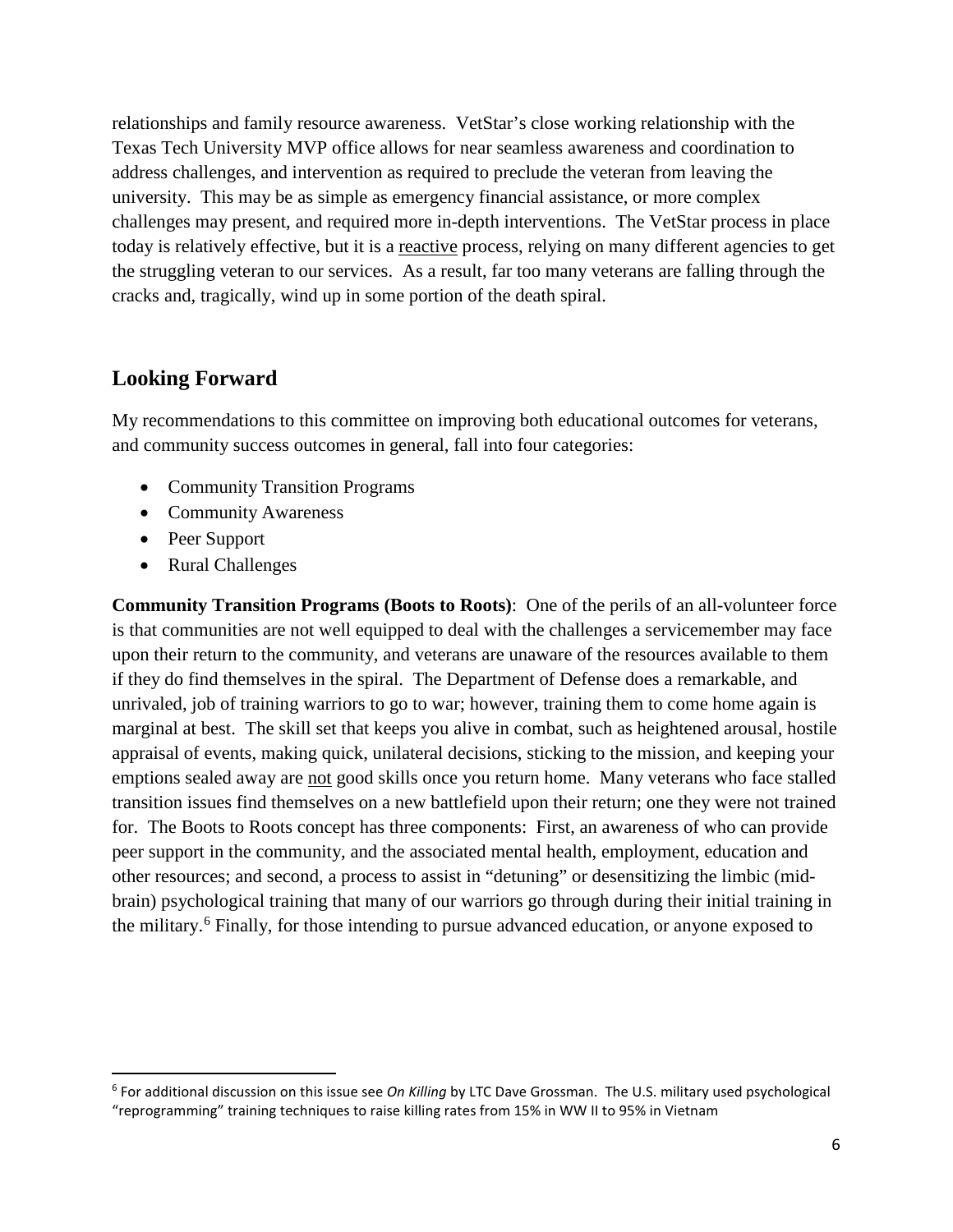IED blasts, an eye  $exam<sup>7</sup>$  $exam<sup>7</sup>$  $exam<sup>7</sup>$  to identify and correct any vision problems that may preclude their success in the classroom.

**Community Awareness (Communities of Courage)**: We are an all-volunteer force, and have been since 1973. This has resulted in a civil-military divide as a consequence, and many communities are unprepared to comprehend and manage the challenges of a returning warrior force, especially when it comes to PTSD, Moral Injury and TBI issues. Communities naturally want to honor their warriors upon their return with a Support the Troops bumper sticker, or annual parade, but the community must invest in their returning warriors. Those who struggle, isolate, and wind up justice-involved should find compassionate and culturally competent options in the community, including specialty courts known as Veterans Treatment Courts (VTCs).<sup>[8](#page-6-1)</sup> America's conflicts are morally ambitious around the world, but to those who fight them, especially in counter-insurgency operations, they can be morally ambiguous. We tend to view World War II as our "touchstone" war, yet today's conflicts bear very little resemblance to that war. Much of our nation's perspective, good or bad, is delivered via Hollywood, or social media, and lacks the comprehension of what it means to serve in today's military. Communities can spend enormous sums of taxpayer dollars addressing the challenges from a traditional justice perspective; instead, the focus should be on understanding and treatment, which can reduce recidivism significantly. Formal studies are sparse, but my experience shows that only 6% of veterans engaged by VetStar in our justice-involved program will re-offend. A 2016 National Institute of Justice survey found just one court reporting any recidivists, and preliminary 11.4% recidivism rates compared to 66% via traditional criminal court processes.<sup>[9](#page-6-2)</sup> These data are very preliminary, but the VTC is modeled after the successful National Association of Drug Court Professionals model, and shows good promise to date.

Once a servicemember separates from the military and returns to the community, the community "owns the challenge." Conversely, the community reaps the dividends from getting the veteran back on step and involved in the community. Communities can facilitate the veteran's involvement with other veterans by providing peer support drop-in centers that can begin the important dialogue.

One final observation regarding the community is that I frequently hear professionals (Social Work, Mental Health and others) lament the fact that they want to help, but the veteran typically won't respond to their "traditional" methods of engagement. To combat this, I have created a

<span id="page-6-0"></span> <sup>7</sup> See the VA's Clinical Recommendation for Eye and Vision Care following Blast Exposure and/or Traumatic Brain Injury Retrieved from

https://www.va.gov/optometry/docs/VCE\_OMS\_Eye\_Care\_Provider\_CR\_11FEB2015\_FINAL.pdf

<span id="page-6-1"></span><sup>8</sup> Justice for Vets, a division of the National Association of Drug Court Professionals, has established training and standards for Veterans Treatment Courts

<span id="page-6-2"></span><sup>9</sup> Hartley, R., & Baldwin, J. (2016). *Waging War on Recidivism Among Justice-Involved Veterans: An Impact Evaluation of a Large Urban Veterans Treatment Court.* Criminal Justice Policy Review retrieved from http://journals.sagepub.com/doi/abs/10.1177/0887403416650490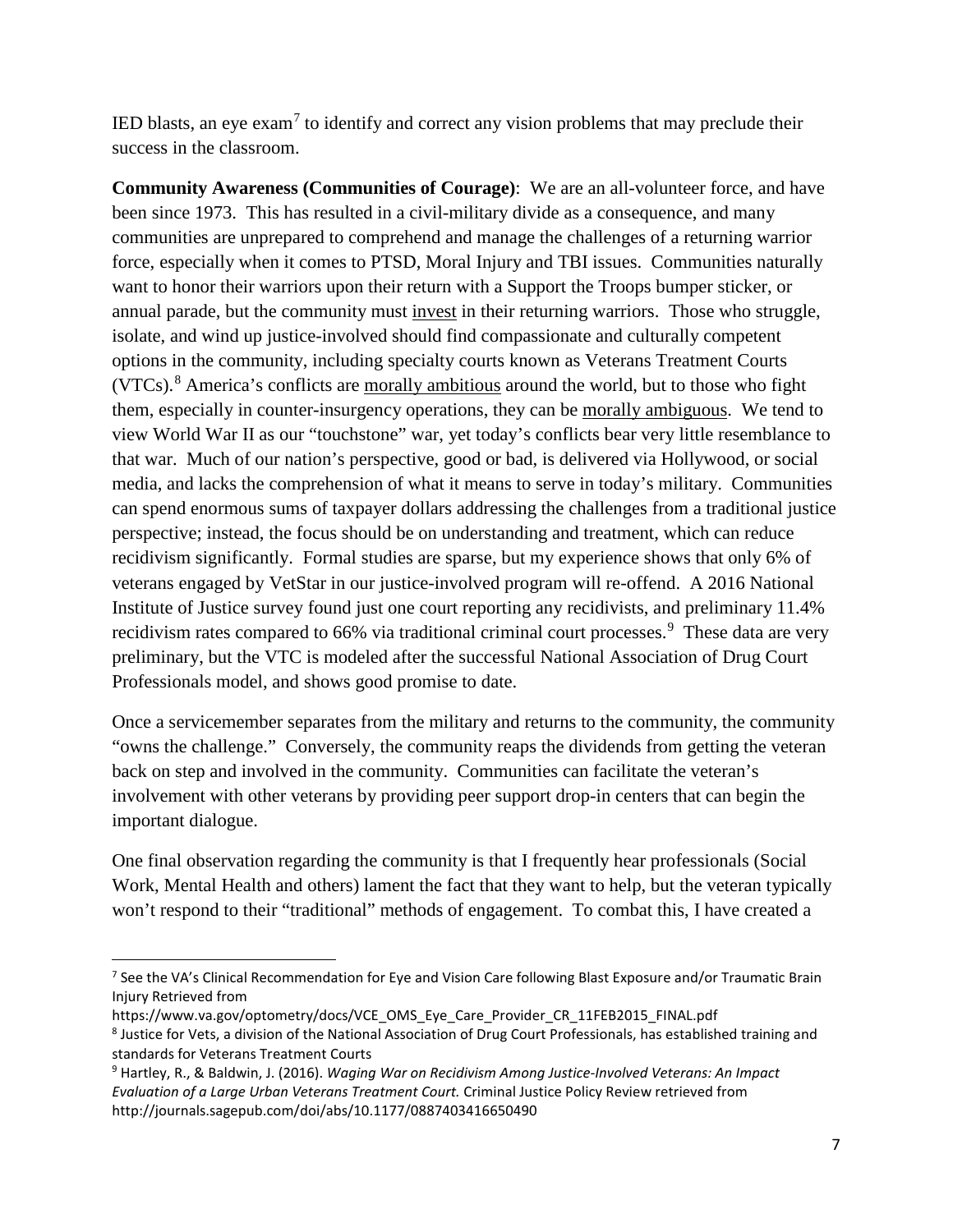Veterans Studies program here at Texas Tech to help develop the cultural competencies needed to help our workforce understand the "lifecycle" of our military, including recruitment, boot camp, military life, deployment and redeployment and all the associated traumas that may be encountered along the way. This class is in its first offering this semester, but the challenges will be with us for decades to come. I think it is a valuable investment for our current and future workforce.

**Peer Support**: The VetStar model is based on a Search and Rescue concept; very familiar to most of those who served in the military. Our greatest strength is the direct veteran to veteran contact to build trust, and then trust by extension into culturally competent service providers. Once a veteran is "found" we provide the peer support necessary to get the struggling veteran headed in the right direction. This may begin with a casual conversation over coffee, or may require direct intervention in support of a law enforcement or crisis team response to a veteran in full crisis. Understanding developed by someone who has "been there, done that" even with different branches of service, or different eras of service is an important step in gaining the trust of the struggling veteran. Virtually every step we take in VetStar begins with the all-important peer to peer connection. Peer support must be recognized by both the VA and the community as an essential element of success for servicemembers upon their return.

**Rural Challenges**: The Department of Defense perfected recruiting in the rural areas; this is generally considered to be beneficial economically as job markets in rural areas tend to be less flexible. Military training opportunities can bring technical skills to a population that may typically find them unavailable. The challenge, however, is delivering services to rural veterans once they return to their communities. Many non-scientific studies estimate the percentage of rural recruits to be somewhere between 35% and 44% of the total military population. Many exceptional programs, such as the highly successful Welcome Back Veterans (WBV) program, are found exclusively in urban areas.<sup>[10](#page-7-0)</sup> In our area, fewer than 40% of eligible rural veterans access their care through the VA system.<sup>11</sup> VetStar has formed a collaborative with the Texas Tech University Health Sciences Center's F. Marie Hall Institute for Rural Health to leverage state of the art telemedicine capabilities into veterans residing in a twenty-county rural area of the South Plains in an effort to overcome this lack of access to VA care. VetStar provides "Pathfinders" and the Institute for Rural Health provides the telemedicine.

In short, every man and woman who put their hand in the air to volunteer to serve their country deserves the same level of services upon their return; it is more difficult to provide those services in rural areas.

<span id="page-7-0"></span> $10$  See the excellent discussion about WBV from RAND Corporation retrieved from https://www.rand.org/health/projects/wbv.html

<span id="page-7-1"></span> $11$  Retrieved from VA National Center for Veterans Analysis and Statistics GDX 16 data set